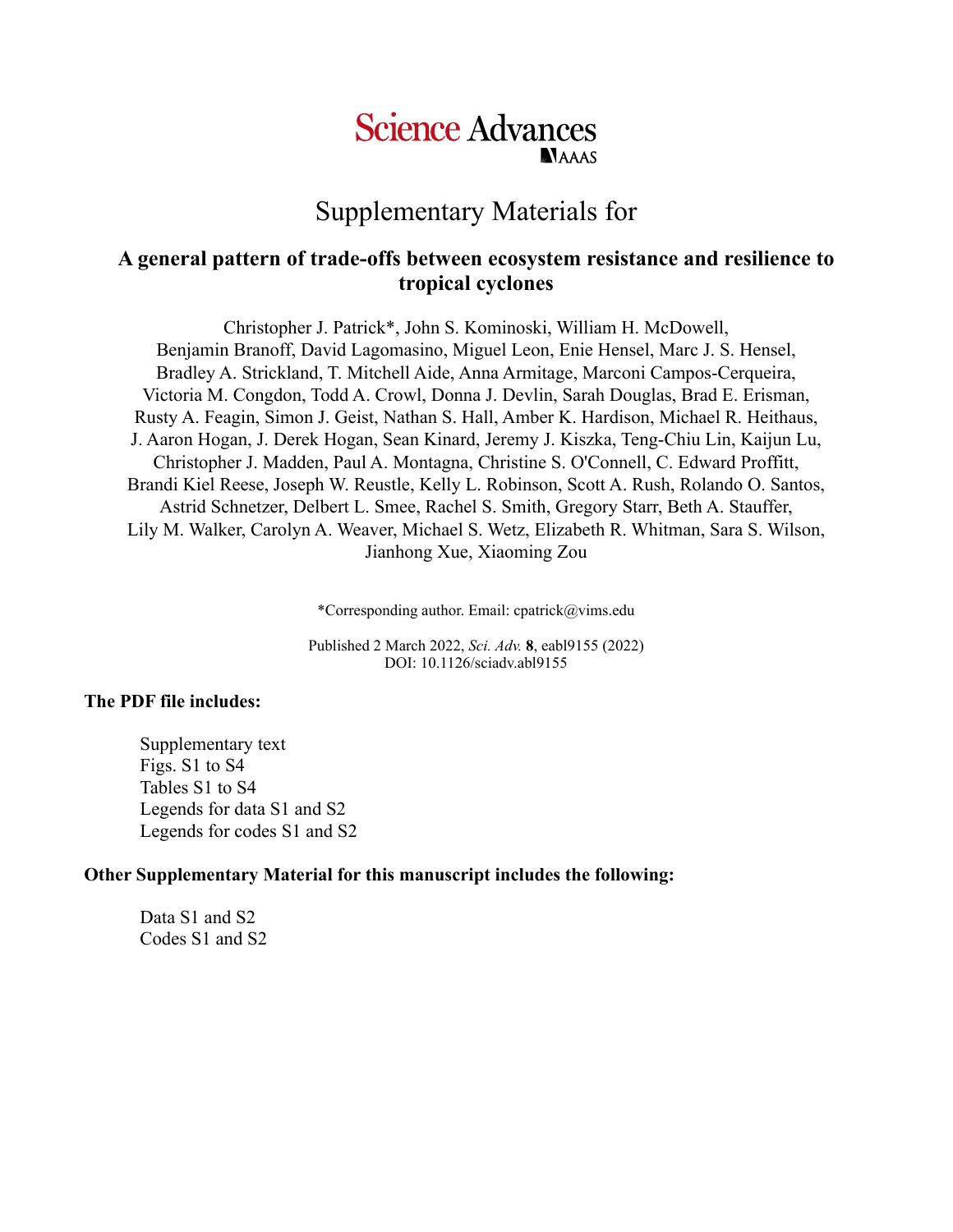#### Simulation Model

Observed resistance and resilience are calculated from different aspects of the temporal trajectory of an ecosystem response variable following a disturbance event (Fig. S1). The resistance equation includes the effect size of the response and the magnitude of the stressor, whereas the resilience equation includes the effect size of the response and the time until the variable returns to baseline conditions (see methods). The resistance equation is multiplied by -1 to flip the axis and make it conform to an intuitive directionality: low resistance = low metric value. Given the shared numerator of these two equations and the flipped axis on the resistance equation, there is a bias for these two metrics to be negatively related to one another

To evaluate the degree to which the formulas for observed resistance and resilience influences the relationship between these variables, independent of the biological processes of interest, we developed a series of simulation models and compared these models to each other and to our data. We designed one set of simulation models to be based on the processes in our *a priori* conceptional model of how intrinsic resistance and resilience drive ecosystem response to a disturbance. We used these models to evaluate how different relationships between intrinsic resistance and resilience affect observed resistance and resilience when the system works as we predict. For our second set of simulation models, we compared our observed patterns in the data to different null models of simulated random data to determine whether our dataset could have been the product of random chance. We explain each set of simulations, the results, and our interpretation of the results in the following sections.

#### Process Based Simulations

Our conceptual model states that each variable of interest has an intrinsic resistance and resilience that is dictated by characteristics such as functional traits for organisms or the degree of biological control for ecosystem processes. We predict that the maximum change measured in a variable following a disturbance is positively related to stressor magnitude, but that the slope of that relationship declines with increasing intrinsic resistance (Fig S2A). Similarly, the time until a variable returns to its baseline condition is positively related to the magnitude of the response following the disturbance, but the slope of that relationship declines with increasing resilience (Fig S2B). Observed resistance and resilience serve as indicators of intrinsic resistance and resilience and are calculated from stressor intensity, maximum change following disturbance, and the return time to baseline (Fig S2C).

We had three sets of models designed to simulate the process in the aforementioned conceptual model. In each model we set either a positive, negative, or no relationship between intrinsic resistance and resilience. Each set of models consisted of simulating 500 datasets each with 1000 time series (n=1500 datasets, 1.5-million-time series). For each dataset, we started by generating 1000 random stressor values from a uniform distribution from 30 to 300 (approximating the distribution of the rainfall data), 1000 intrinsic resilience values drawn randomly from a uniform distribution from 1 to 100, and 1000 pre-storm values drawn randomly from a uniform distribution from 70 to 130. In simulations with no relationship between intrinsic resistance and resilience, intrinsic resistance values were also drawn randomly from a uniform distribution from 1 to 100. In simulations with a positive relationship between intrinsic resistance and resilience, we calculated resistance by taking the corresponding resilience value and added a random number drawn from a uniform distribution from -5 to 5 to add random noise. Lastly, for simulations with a negative relationship between intrinsic resistance and resilience, we calculated resistance as 100 minus the corresponding resilience value and adding a random number drawn from a uniform distribution from -5 to 5 to add random noise. For each observation *i* in each dataset, the maximum observed change  $(max \Delta_i)$  was calculated as:

$$
max \Delta_i = \frac{Str_i * B_i}{IRt_i} + B_i + \varepsilon
$$

Where *Str*is stressor intensity, *B* is baseline value, *IRt* is intrinsic resistance, and ε is a random number drawn from a uniform distribution from -20 to 20. For each observation *i* in each dataset, the return time to baseline (RT) was calculated as:

$$
RT_i = \left(\frac{max\Delta_i - B_i}{B_i}\right) * \left(1 - \frac{IRl_i}{100}\right) + \varepsilon
$$

Where *IRl* is the intrinsic resilience. The natural log response ration (*LRR*), observed resistance (*ORt*), and resilience (*ORl*) were all calculated from these values using the equations in the main text (see methods). For each simulated dataset of 1000 values, we fit a simple linear regression between observed resistance and resilience and saved the *p*value, slope, and  $R^2$  value of the relationship (n=500 fitted regression models per set of simulations).

#### Randomization Simulations

To test if the patterns we found were due to our formula choice, we ran three different sets of simulations with randomly generated observations. Each set of models consisted of simulating 500 datasets each with 1000 time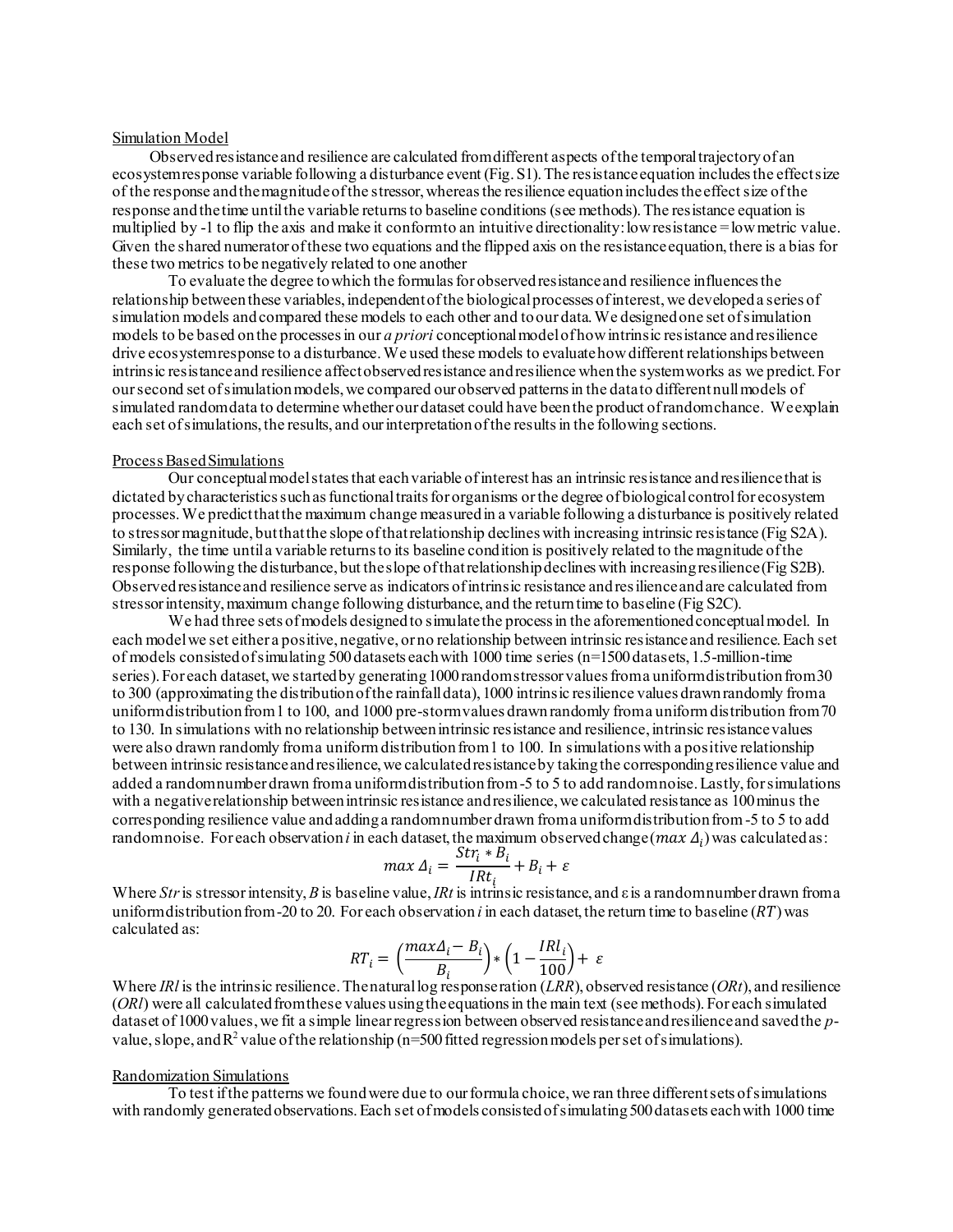series (n=1500 datasets, 1.5-million time series). In all three sets of simulations we randomly generated the baseline value, stressor value, maximum proportional change, and return time for each time series. We then calculated *LRR*, *ORt*, and *ORl* using the equations in the main text. For the first set of simulations, we drew all of the random values from uniform distributions. In the second set of simulations, we randomly selected the values for baseline, stressor, maximum proportional change, and return time from the observations in our dataset; we performed the random selection process separately for each variable. For the third set of simulations, we randomly selected values from our dataset, however, the stressor and maximum proportional change values were drawn from the same observation; all other variables were selected independently. This third version of the model preserved the likely link between stressor intensity and response magnitude while breaking any non-random association between response magnitude and return time. For each simulated dataset of 1000 values, we fit a simple linear regression between observed resistance and observed resilience and saved the *p*-value, slope, and  $R^2$  value of the relationship (n=500 fitted regression models per set of simulations).

We compared the parameters from the null models to the parameters from a simple linear regression model fit to the entire observed dataset as well as regressions fit to random subsets of the data to consider the effect of potential outliers on the shape of the relationship in our data. Following a similar approach to the simulations, we randomly selected 500 observations without replacement from our dataset 500 times and fit a regression model to each random subset. The distributions of the model coefficients and goodness of fit metrics from the subsets of the dataset were compared to the distributions obtained from the simulations.

#### Results

#### *Process Based Simulations*

The relationship between observed resistance and resilience was different for each of the three processbased simulations. The version with no relationship between intrinsic resistance and resilience generated slightly positive observed relationships on average (slope:  $0.026 \pm 0.017$  SD), explained very little variation (R<sup>2</sup>: 0.002  $\pm$ 0.003 SD), and most outcomes were not statistically significant (65.8% had *p*-value > 0.05). For the simulations with a positive relationship between intrinsic resistance and resilience, relationships between observed resistance and resilience were all positive (slope:  $0.322 \pm 0.015$  SD), explained  $0.299 \pm 0.019$  SD variation, and were all statistically significant at an  $\alpha$  of 0.05. Lastly, the simulations that had a negative relationship between intrinsic resistance and resilience generated negative relationships between observed resistance and resilience (slope: -0.709  $\pm$  0.019 SD), which explained 0.732  $\pm$  0.017 SD of the variation, and were all statistically significant at an  $\alpha$  of 0.05.

In conclusion, the process-based simulations demonstrate two important points. First, despite the bias toward a negative relationship between observed resistance and resilience in our equations, it is not a forgone conclusion that these metrics are negatively related in nature. Our process-based simulations showed that the relationship between observed resistance and resilience could be positive, negative, or nonexistent (Fig. S3). Secondly, the simulation demonstrates that if our conceptual model (Fig. S2) accurately represents natural, biological processes, then the relationship between observed resistance and resilience that we measure is indicative of the relationship between intrinsic resistance and intrinsic resilience.

#### *Random Simulations*

The random simulations all produced negative relationships between observed resistance and resilience (Fig. S4), however, all outputs were significantly different from our observed relationships in terms of slope (observed dataset slope: -0.375) and variation explained (observed dataset  $R^2$ : 0.429) by the linear regression model. The simulations that used randomly generated data had a very poor fit, exhibiting a mean slope of -0.075  $\pm$  0.025 SD and a mean  $R^2$  value of  $0.010 \pm 0.007$  SD (Fig. S4). The models based on random draws from our observed datahad better fits but still had significantly shallow slopes (all random:  $-0.246 \pm 0.020$  SD, partial random:  $-0.245 \pm 0.019$ SD) as well as lower explanatory power than the observed data (all random:  $0.134 \pm 0.029$  SD, partial random:  $0.130 \pm 0.027$  SD).

The random simulations demonstrate that in a completely random world, there is, as we expected, a bias toward negatively relationships between observed resistance and resilience. However, it is extremely unlikely that the relationships in our dataset were produced by this alone. First, the completely random simulation (Fig. 4, Row 1) suggests that the bias toward negatively relationships with completely random data may be very subtle in terms of slope and explanatory power. Second, in a direct test of the alternate hypothesis that patterns in our dataset were generated by chance, we found that the simulated data failed to capture the shape of the relationship between observed resistance and resilience. The simulations which drew random values from our observed data explained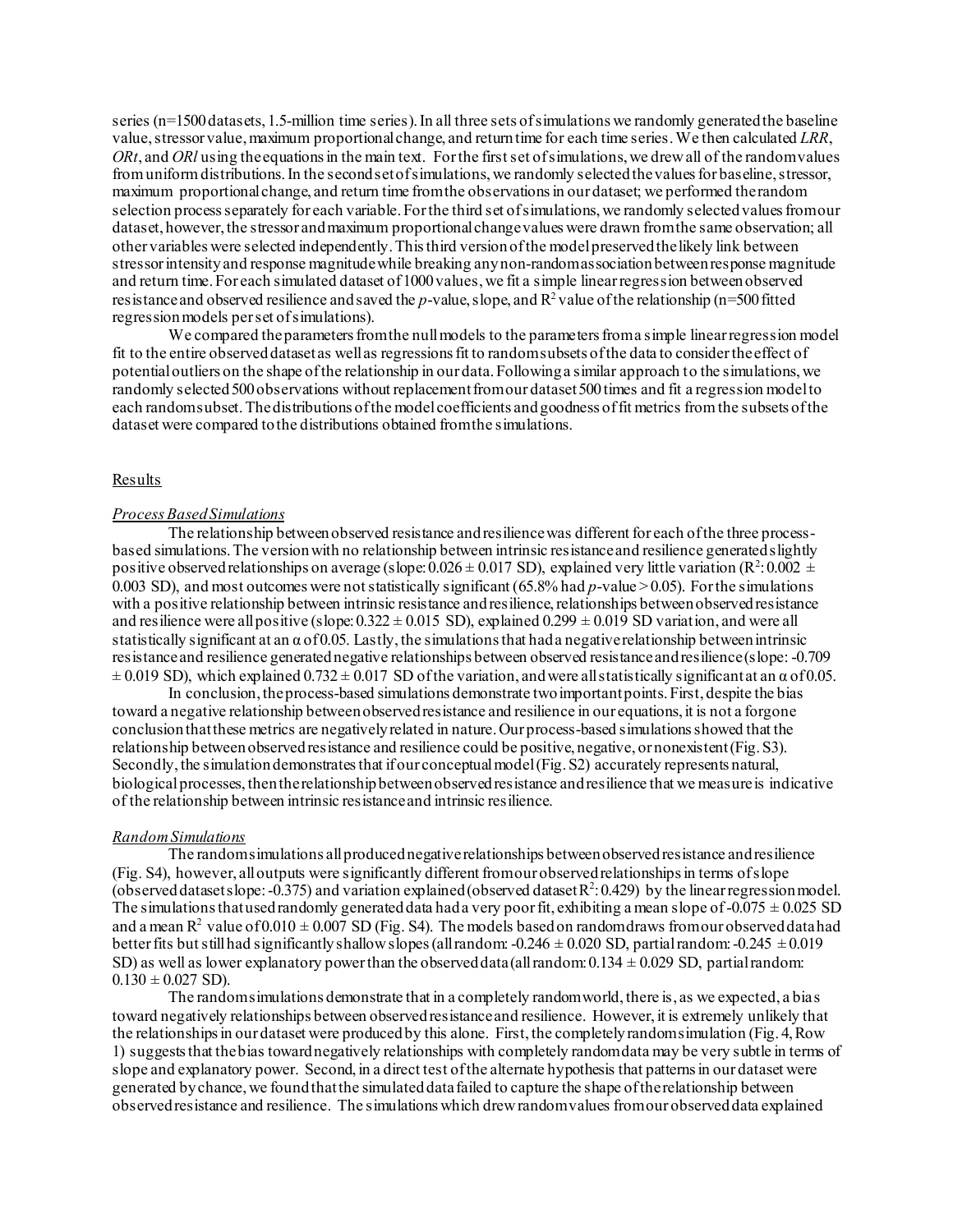roughly 30% less variation (observed data: 42.9% vs. randomized data: 13.4%) and the slopes were significantly shallower than what we observed (observed data: -0.375 vs. randomized data: -0.245). This latter comparison may also be very conservative. The data we randomized in the second and third simulations were, in all likelihood, created by biologically important processes and so the distributions we drew from had a higher chance of reproducing the observed patterns than completely randomly generated observations.

#### *Conclusions*

We interpret the results of the simulations to indicate that a variety of relationships between observed resistance and observed resilience are possible and that the patterns in our data could not have been generated solely by random chance and must have been the result of deterministic processes. We use this premise as justification to use standard statistical tools to quantify the relationships and attempt to infer process from the observed patterns.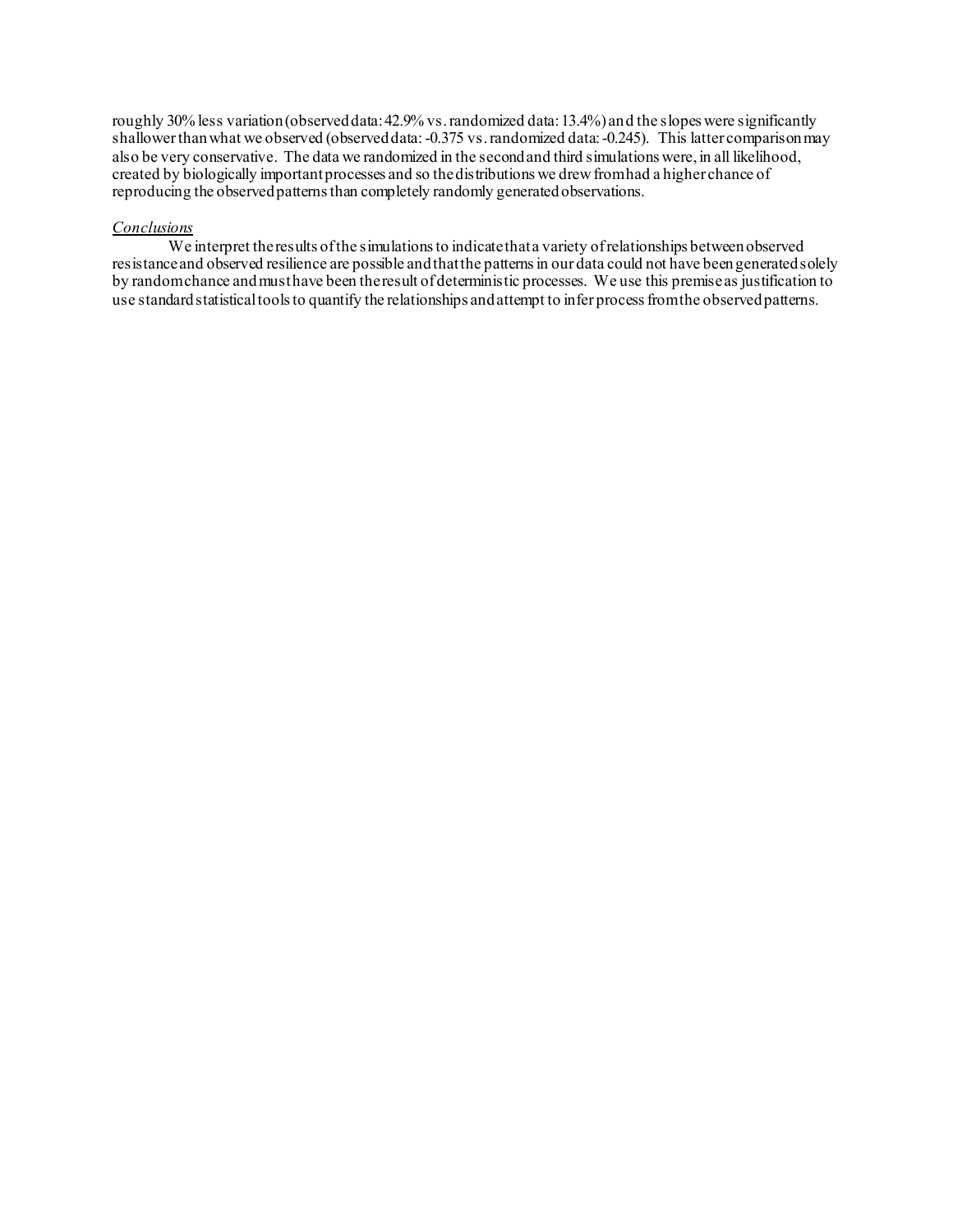

Fig. S1. Simple diagram showing the temporal trajectory of a measured variable before, during, and after a hurricane disturbance. Two of the key variables we use to measure observed resistance (effect size) and resilience (return time, effect size) are labeled in the diagram. Figure was modified from Hogan et al. 2020 with permission from the American Institute of Biological Sciences and Oxford University Press (*8*).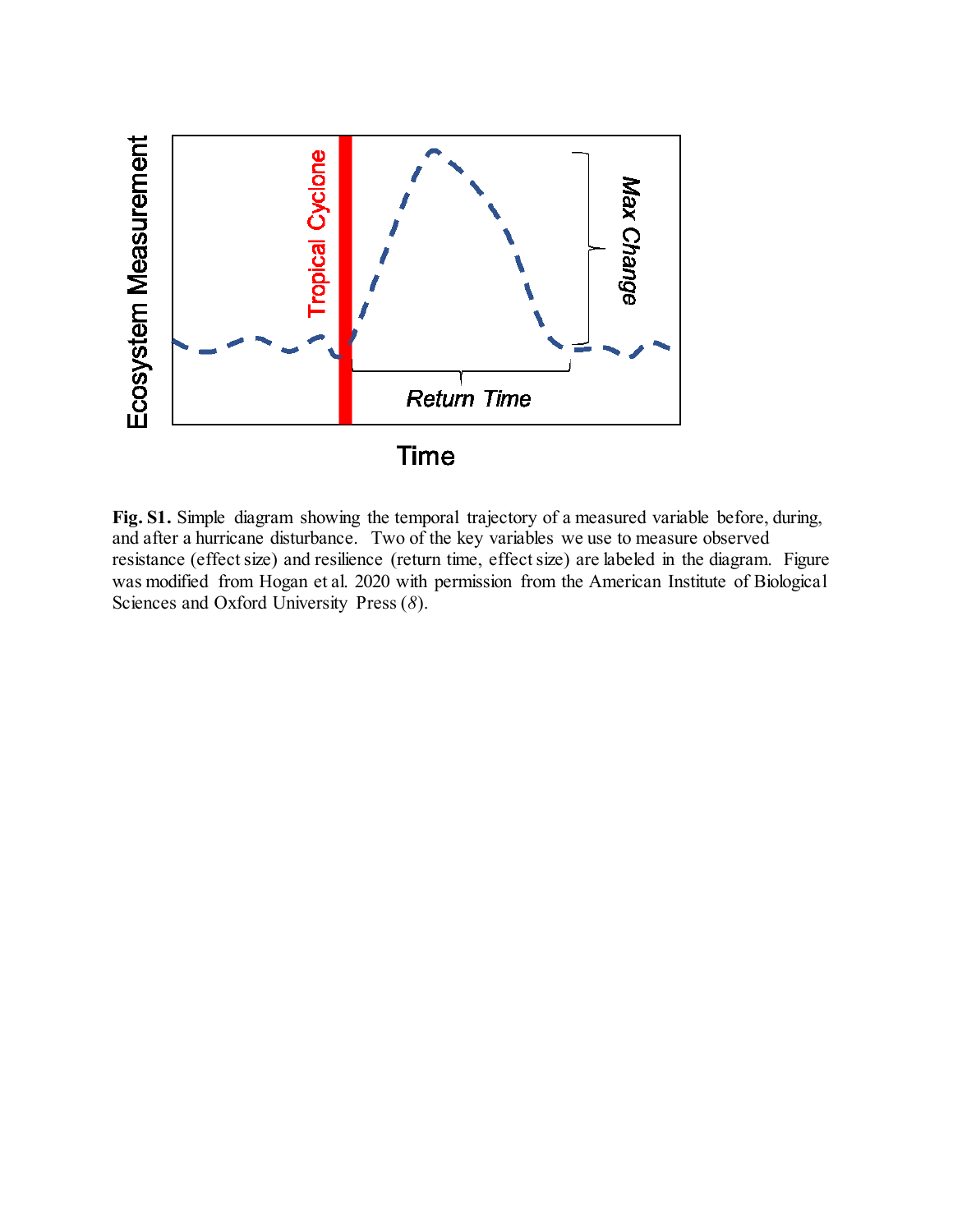

**Fig. S2.** Conceptual model of how the latent variables, intrinsic resistance and intrinsic resilience, influence the effect of stressor magnitude on maximum change and maximum change on return time. The diagram also shows how log response ratio, observed resistance, and observed resilience are calculated from the observations of stressor magnitude, maximum change, and return time. The conceptual model treats observed resistance and resilience as measurable indicators of the latent variable's intrinsic resistance and resilience.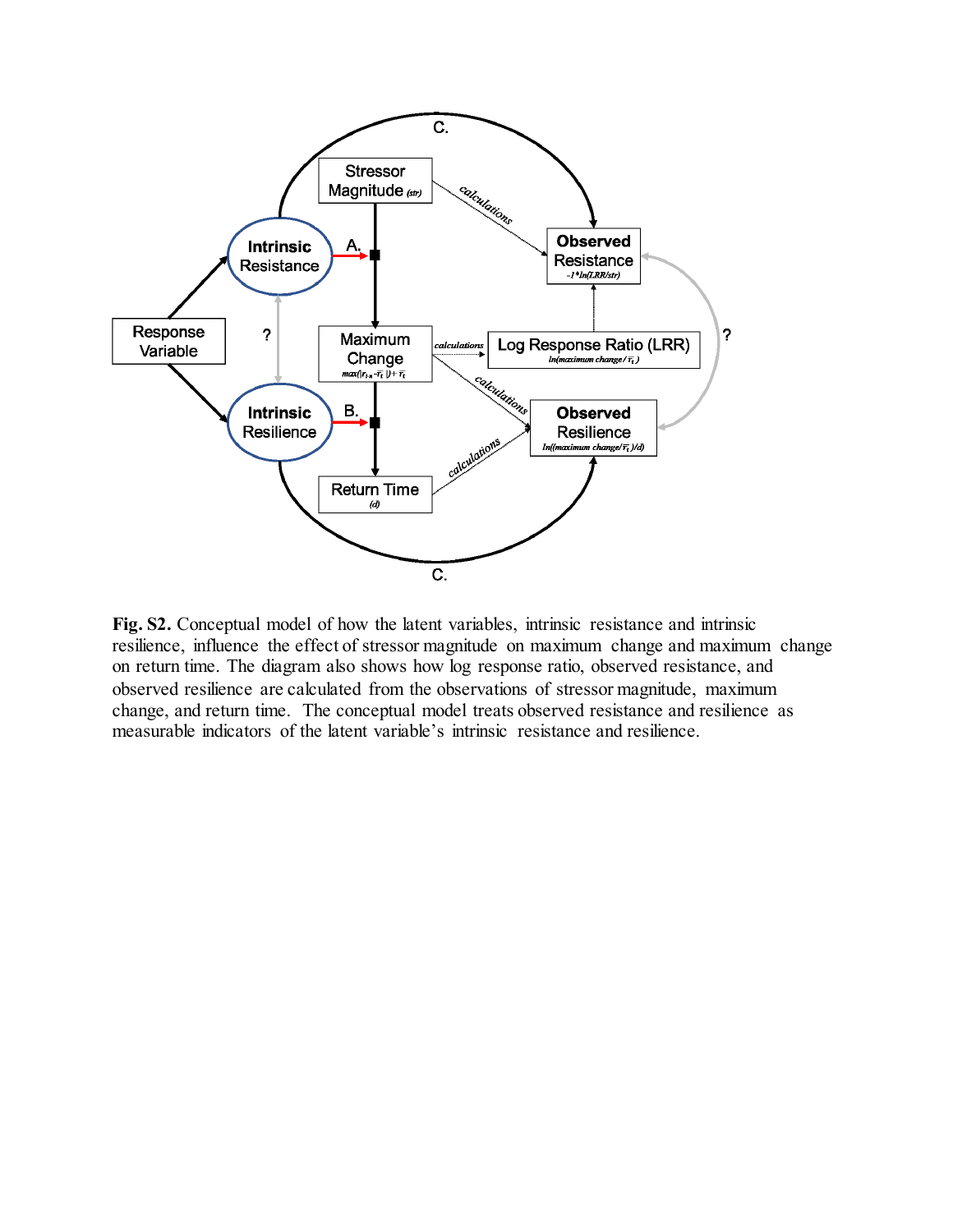

**Fig. S3.** Summarized results of process-based simulation models. Columns show different outputs from the three types of simulations (rows). Outer columns show example relationships between intrinsic resistance and intrinsic resilience (left) and observed resistance and resilience (right). The center three columns are distributions of fitted model parameters (slope,  $\mathbb{R}^2$ , p-value) across all simulations for each set.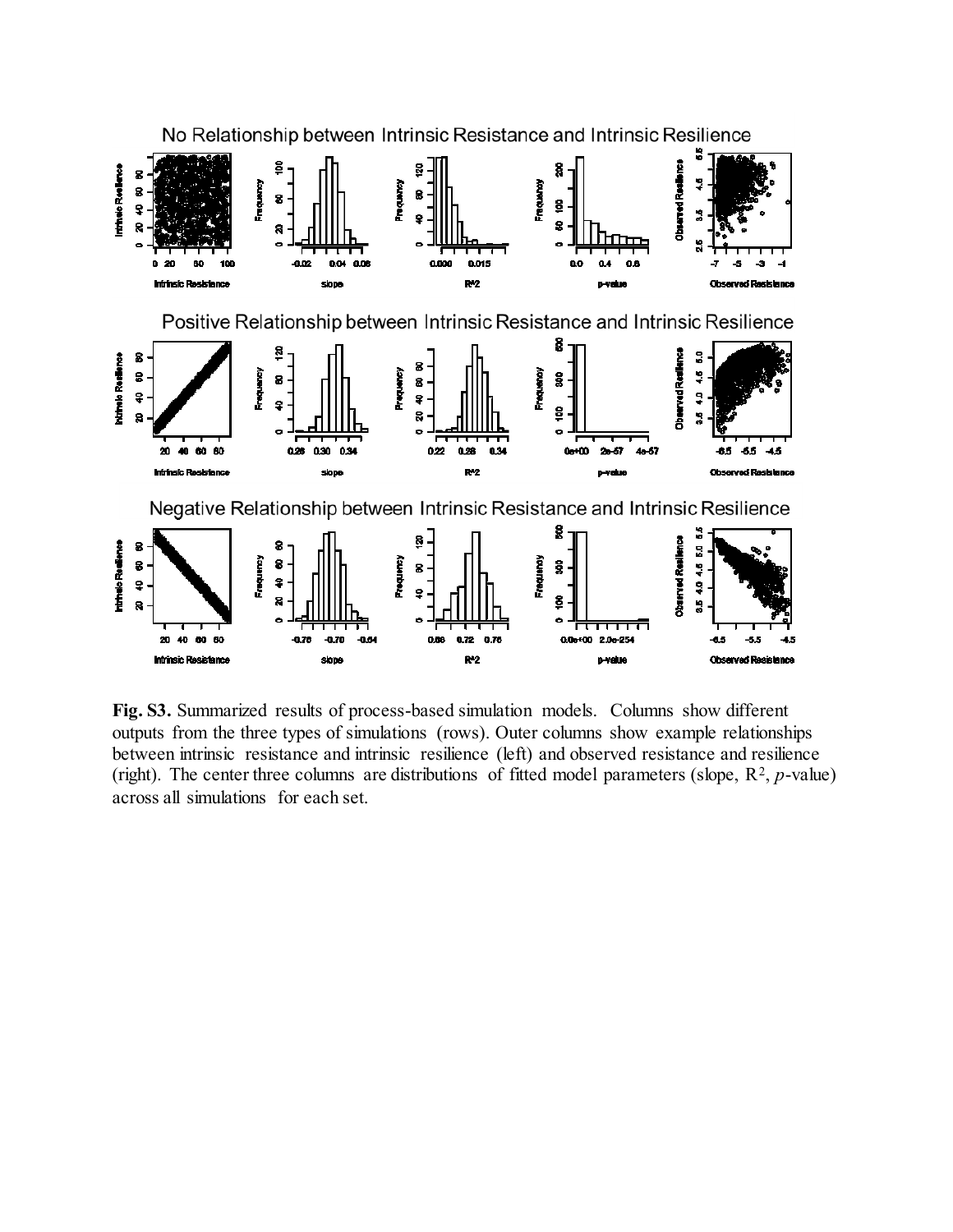

**Figure S4.** Summarized results of randomized simulation models. Each row corresponds to a different set of models. The columns show different outputs from the simulations. In each graph, blue denotes our dataset and red denotes randomized data. In the histograms, solid lines are means and dotted lines are the 95% confidence intervals. From left to right, columns 1-3 display distributions of model parameters (slope,  $R^2$ ,  $p$ -value) from across simulation runs. The right column shows the relationship between observed resistance and resilience for the observed dataset (blue points) and for one example of the randomized data (red points). The lines in the scatterplots are best fit lines (light blue = observed data, pink = randomized data).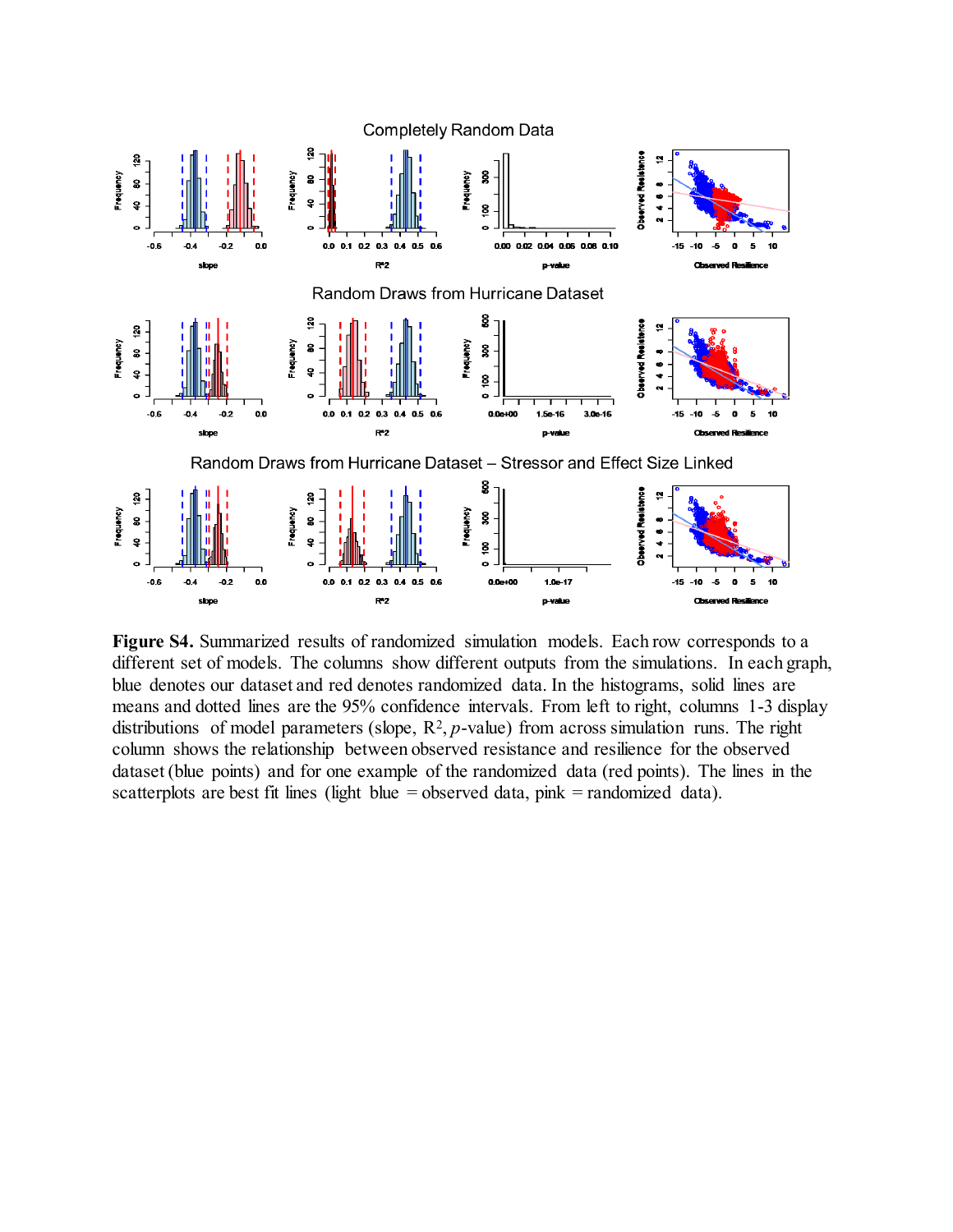### **Table S1.**

Mixed Effects Model Significance Tests. Each row corresponds to a model to fit to the entire dataset with the response and fixed effect corresponding to the response and predictor columns. For the first two rows, variable category within ecosystem type was treated as a random intercept effect (reported in Table S2). For the remaining rows corresponding to models linking ecosystem sensitivity to stressor intensity, variable category was treated as a random slope effect (reported in Table S2).

| Response                     | Predictor  | DF       |        | P-value      | Marginal $\mathbf{R}^2$ | Conditional $\mathbf{R}^2$ |
|------------------------------|------------|----------|--------|--------------|-------------------------|----------------------------|
| In(Resistance to Wind Speed) | Resilience | .10.244  | 48.787 | ${}_{0.001}$ | 0.493                   | 0.672                      |
| In(Resistance to Rainfall)   | Resilience | 1.9.745  | 22.731 | ${}_{0.001}$ | 0.389                   | 0.657                      |
| Resilience                   | Max Wind   | .5.180   | 0.282  | 0.617        | 0.012                   | 0.276                      |
| Resilience                   | Max Rain   | 1.3.270  | 0.012  | 0.923        | 0.002                   | 0.291                      |
| Resilience                   | Total Rain | .3.045   | 0.207  | 0.680        | 0.002                   | 0.291                      |
| Resistance to Wind Speed     | Max Wind   | l. 5.862 | 18.599 | 0.005        | 0.051                   | 0.197                      |
| Resistance to Rainfall       | Max Rain   | 1, 7.212 | 24.384 | 0.002        | 0.189                   | 0.365                      |
| Resistance to Rainfall       | Total Rain | .8.608   | 24.426 | ${}_{0.001}$ | 0.170                   | 0.337                      |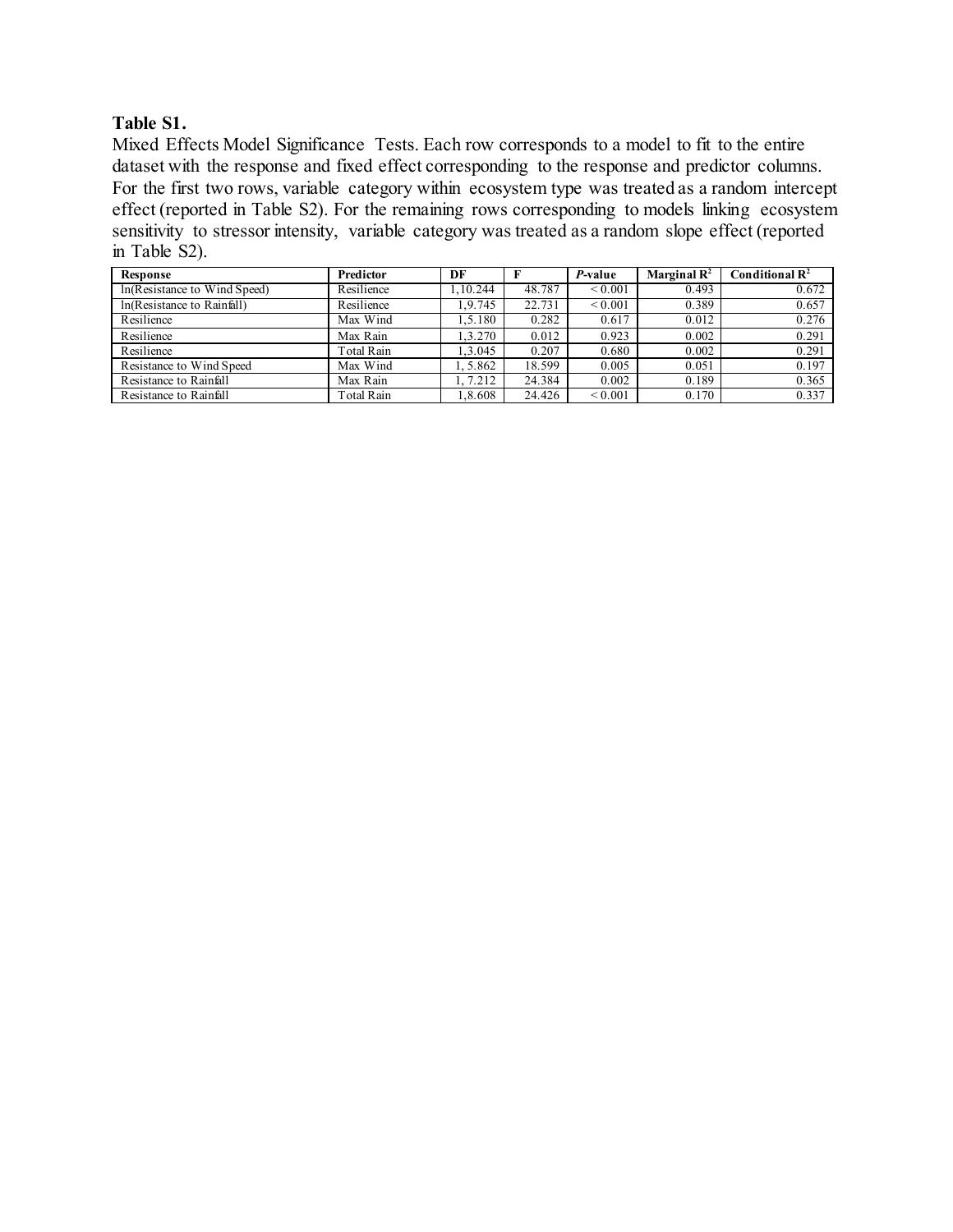## **Table S2.**

Mixed Effects Model Coefficients. For all models referenced in Table S1, the corresponding model coefficients including fixed intercept, fixed slope, random intercept, and where applicable, random slope are reported here as well as the categorical groupings (ecosystem type, variable category) to which these coefficients correspond.

| <b>Response</b>  | Predictor  | <b>Fixed</b><br>Intercept | <b>Fixed Slope</b> | <b>System</b>            | Variable<br>Category              | Random<br>Intercept  | Random<br>Slope   |
|------------------|------------|---------------------------|--------------------|--------------------------|-----------------------------------|----------------------|-------------------|
| In(Resistance to | Resilience | 1.089                     | $-0.095$           | Freshwater               | Biogeochemistry                   | 1.534                | $-0.003$          |
| Wind Speed)      |            |                           |                    | Freshwater               | Hydrography                       | 1.304                | $-0.081$          |
|                  |            |                           |                    | Freshwater               | Mobile Biota                      | 0.864                | $-0.146$          |
|                  |            |                           |                    | Saline                   | Biogeochemistry                   | 1.039                | $-0.101$          |
|                  |            |                           |                    | Saline                   | Hydrography                       | 1.165                | $-0.068$          |
|                  |            |                           |                    | Saline                   | Mobile Biota                      | 1.173                | $-0.078$          |
|                  |            |                           |                    | Saline                   | Sedentary Fauna                   | 0.943                | $-0.122$          |
|                  |            |                           |                    | Saline                   | Vascular Plant                    | 0.787                | -0.165            |
|                  |            |                           |                    | <b>T</b> errestrial      | Biogeochemistry                   | 0.950                | $-0.114$          |
|                  |            |                           |                    | Terrestrial              | Hydrography                       | 1.026                | $-0.113$          |
|                  |            |                           |                    | <b>T</b> errestrial      | Vascular Plant                    | 1.265                | $-0.059$          |
|                  |            |                           |                    | Wetland                  | Mobile Biota                      | 1.039                | $-0.094$          |
|                  |            |                           |                    | Wetland                  | Vascular Plant                    | 1.061                | $-0.096$          |
|                  |            |                           |                    |                          | Biogeochemistry                   | 1.063                | $-0.096$          |
|                  |            |                           |                    | $\blacksquare$           | Hydrography                       | 1.132                | $-0.094$          |
|                  |            |                           |                    | $\overline{\phantom{a}}$ | Mobile Biota                      | 1.074                | $-0.096$          |
|                  |            |                           |                    | $\blacksquare$           | Sedentary Fauna                   | 1.082                | $-0.096$          |
|                  |            |                           |                    |                          | Vascular Plant                    | 1.092                | $-0.095$          |
|                  |            |                           |                    |                          |                                   |                      |                   |
| In(Resistance to | Resilience | 1.397                     | $-0.076$           | Freshwater               | Biogeochemistry                   | 1.783                | 0.009             |
| Rainfall)        |            |                           |                    | Freshwater               | Hydrography                       | 1.712                | $-0.037$          |
|                  |            |                           |                    | Freshwater               | Mobile Biota                      | 1.187                | $-0.130$          |
|                  |            |                           |                    | Saline                   | Biogeochemistry                   | 1.426                | $-0.070$          |
|                  |            |                           |                    | Saline                   | Hydrography                       | 1.544                | $-0.047$          |
|                  |            |                           |                    | Saline                   | Mobile Biota                      | 1.130                | $-0.104$          |
|                  |            |                           |                    | Saline                   | Sedentary Fauna                   | 1.200                | $-0.115$          |
|                  |            |                           |                    | Saline                   | Vascular Plant                    | 0.989                | $-0.158$          |
|                  |            |                           |                    | T errestrial             | Biogeochemistry                   | 1.223                | $-0.101$          |
|                  |            |                           |                    | <b>T</b> errestrial      | Hydrography                       | 1.285                | $-0.105$          |
|                  |            |                           |                    | <b>T</b> errestrial      | Vascular Plant                    | 1.751                | 0.004             |
|                  |            |                           |                    | Wetland                  | Mobile Biota                      | 1.593                | $-0.050$          |
|                  |            |                           |                    | Wetland                  | Vascular Plant                    | 1.343                | $-0.083$          |
|                  |            |                           |                    |                          | Biogeochemistry                   | 1.395                | $-0.076$          |
|                  |            |                           |                    | $\overline{\phantom{a}}$ | Hydrography                       | 1.402                | $-0.076$          |
|                  |            |                           |                    | $\overline{\phantom{a}}$ | Mobile Biota                      | 1.397                | $-0.076$          |
|                  |            |                           |                    | $\overline{\phantom{a}}$ | Sedentary Fauna                   | 1.397                | -0.076            |
|                  |            |                           |                    | $\overline{\phantom{a}}$ | Vascular Plant                    | 1.395                | $-0.076$          |
|                  |            |                           |                    |                          |                                   |                      |                   |
| Resilience       | Max Wind   | $-4.331$                  | $-0.227$           | Freshwater               | Biogeochemistry                   | $-4.007$             | 0.021             |
|                  |            |                           |                    | Freshwater               | Hydrography                       | $-1.405$             | $-0.492$          |
|                  |            |                           |                    | Freshwater               | Mobile Biota                      | -4.686               | -0.087            |
|                  |            |                           |                    | Saline                   | Biogeochemistry                   | $-4.779$             | $-0.173$          |
|                  |            |                           |                    | Saline                   | Hydrography                       | $-5.622$             | $-0.023$          |
|                  |            |                           |                    | Saline                   | Mobile Biota                      | $-5.073$             | 0.115             |
|                  |            |                           |                    | Saline                   | Sedentary Fauna                   | $-4.665$             | $-0.218$          |
|                  |            |                           |                    | Saline<br>Terrestrial    | Vascular Plant<br>Biogeochemistry | $-3.028$<br>$-7.941$ | $-0.465$<br>0.055 |
|                  |            |                           |                    | Terrestrial              | Hydrography                       | $-4.355$             | $-0.314$          |
|                  |            |                           |                    | Terrestrial              | Vascular Plant                    | $-3.881$             | $-0.262$          |
|                  |            |                           |                    | Wetland                  | Mobile Biota                      | $-1.322$             | $-1.017$          |
|                  |            |                           |                    | Wetland                  | Vascular Plant                    | $-5.535$             | $-0.095$          |
|                  |            |                           |                    |                          |                                   |                      |                   |
| Resilience       | Max Rain   | $-4.915$                  | $-0.048$           | Freshwater               | Biogeochemistry                   | $-4.831$             | 0.191             |
|                  |            |                           |                    | Freshwater               | Hydrography                       | $-4.370$             | 0.170             |
|                  |            |                           |                    | Freshwater               | Mobile Biota                      | $-5.406$             | 0.019             |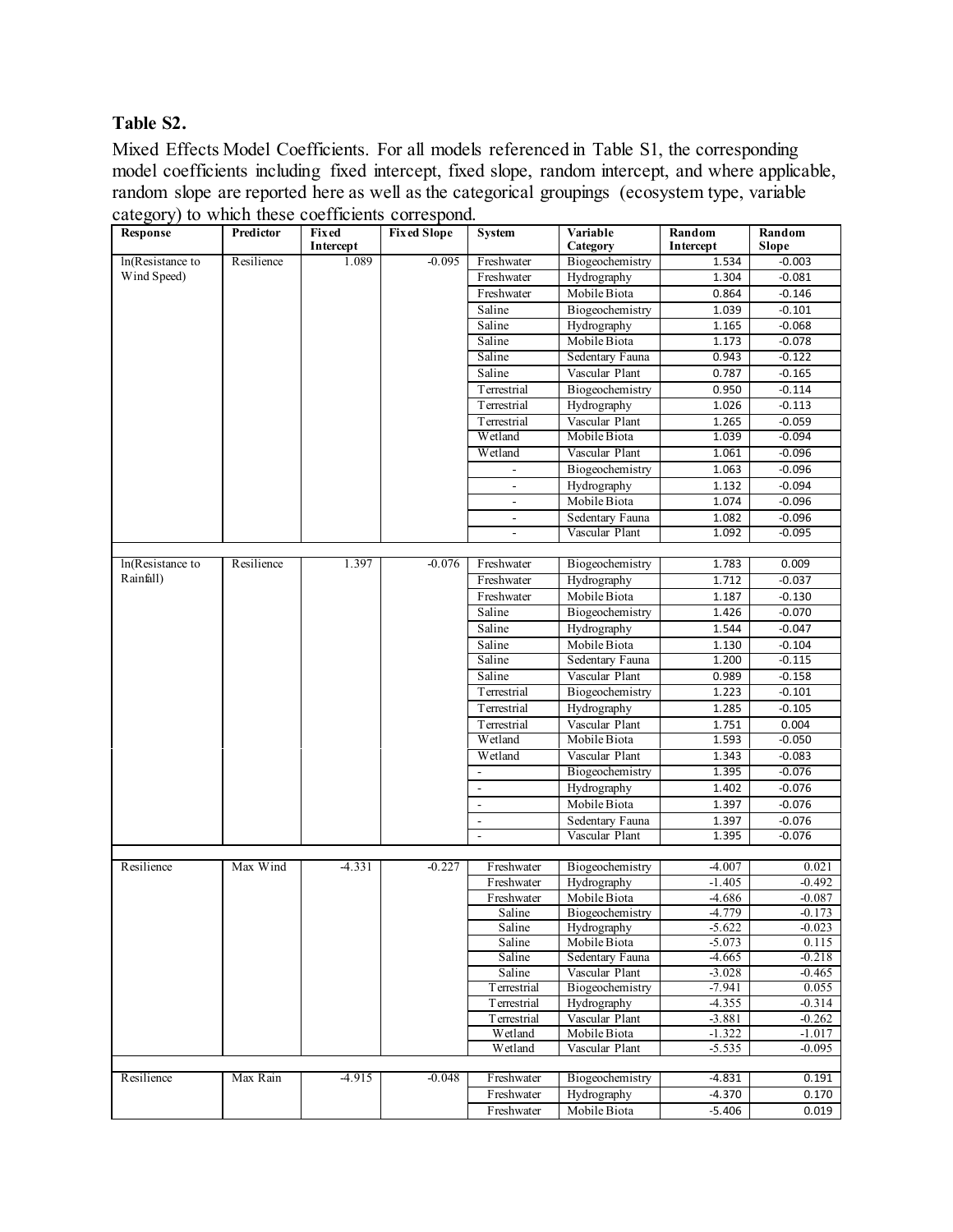|                           |            |          |          | Saline               | Biogeochemistry                 | $-5.403$       | 0.083          |
|---------------------------|------------|----------|----------|----------------------|---------------------------------|----------------|----------------|
|                           |            |          |          | Saline               | Hydrography                     | $-5.913$       | 0.097          |
|                           |            |          |          | Saline               | Mobile Biota                    | $-5.021$       | $-0.018$       |
|                           |            |          |          | Saline               | Sedentary Fauna                 | $-5.224$       | $-0.060$       |
|                           |            |          |          | Saline               | Vascular Plant                  | $-3.793$       | -0.394         |
|                           |            |          |          | Terrestrial          | Biogeochemistry                 | $-5.629$       | $-0.313$       |
|                           |            |          |          | Terrestrial          | Hydrography                     | $-5.009$       | $-0.153$       |
|                           |            |          |          | Terrestrial          | Vascular Plant                  | $-5.476$       | 0.150          |
|                           |            |          |          | Wetland              | Mobile Biota                    | $-2.293$       | $-0.315$       |
|                           |            |          |          | Wetland              | Vascular Plant                  | $-5.529$       | $-0.080$       |
|                           |            |          |          |                      |                                 |                |                |
| Resilience                | Total Rain | $-5.046$ | $-0.041$ | Freshwater           | Biogeochemistry                 | $-4.558$       | 0.158          |
|                           |            |          |          | Freshwater           | Hydrography                     | $-4.465$       | 0.193          |
|                           |            |          |          | Freshwater           | Mobile Biota                    | $-5.344$       | 0.021          |
|                           |            |          |          | Saline               | Biogeochemistry                 | $-5.608$       | 0.113          |
|                           |            |          |          | Saline               | Hydrography                     | $-5.912$       | 0.087          |
|                           |            |          |          | Saline               | Mobile Biota                    | -4.885         | -0.042         |
|                           |            |          |          | Saline               | Sedentary Fauna                 | $-5.280$       | $-0.063$       |
|                           |            |          |          | Saline               | Vascular Plant                  | $-4.062$       | -0.346         |
|                           |            |          |          | Terrestrial          | Biogeochemistry                 | $-5.836$       | $-0.334$       |
|                           |            |          |          | Terrestrial          | Hydrography                     | $-5.057$       | $-0.153$       |
|                           |            |          |          | Terrestrial          | Vascular Plant                  | $-5.609$       | 0.163          |
|                           |            |          |          | Wetland              | Mobile Biota                    | $-3.095$       | $-0.324$       |
|                           |            |          |          | Wetland              | Vascular Plant                  | $-5.891$       | $-0.008$       |
|                           |            |          |          |                      |                                 |                |                |
| Resistance to             | Max Wind   | 4.052    | 0.252    | Freshwater           | Biogeochemistry                 | 3.269          | 0.291          |
| Wind Speed                |            |          |          | Freshwater           | Hydrography                     | 4.509          | 0.170          |
|                           |            |          |          | Freshwater           | Mobile Biota                    | 4.010          | 0.238          |
|                           |            |          |          | Saline               | Biogeochemistry                 | 3.923          | 0.293          |
|                           |            |          |          | Saline               | Hydrography                     | 3.757          | 0.361          |
|                           |            |          |          | Saline               | Mobile Biota                    | 3.862          | 0.188          |
|                           |            |          |          | Saline               | Sedentary Fauna                 | 4.083          | 0.235          |
|                           |            |          |          | Saline               | Vascular Plant                  | 3.202          | 0.471          |
|                           |            |          |          | Terrestrial          | Biogeochemistry                 | 5.467          | 0.153          |
|                           |            |          |          | Terrestrial          | Hydrography                     | 4.103          | 0.297          |
|                           |            |          |          | Terrestrial          | Vascular Plant                  |                | 0.241          |
|                           |            |          |          | Wetland              | Mobile Biota                    | 3.927          |                |
|                           |            |          |          |                      |                                 | 3.680          | 0.263          |
|                           |            |          |          | Wetland              | Vascular Plant                  | 4.879          | 0.075          |
| Resistance to             | Max Rain   | 5.031    | 0.253    | Freshwater           | Biogeochemistry                 | 4.496          | 0.230          |
| Rainfall                  |            |          |          |                      |                                 | 5.553          |                |
|                           |            |          |          | Freshwater           | Hydrography                     |                | 0.165          |
|                           |            |          |          | Freshwater<br>Saline | Mobile Biota<br>Biogeochemistry | 5.018<br>5.744 | 0.217<br>0.111 |
|                           |            |          |          |                      |                                 | 5.643          | 0.149          |
|                           |            |          |          | Saline               | Hydrography                     |                |                |
|                           |            |          |          | Saline               | Mobile Biota                    | 4.044          | 0.353          |
|                           |            |          |          | Saline               | Sedentary Fauna                 | 4.931          | 0.204          |
|                           |            |          |          | Saline               | Vascular Plant                  | 3.835          | 0.656          |
|                           |            |          |          | <b>Terrestrial</b>   | Biogeochemistry                 | 5.472          | 0.335          |
|                           |            |          |          | Terrestrial          | Hydrography                     | 4.848          | 0.345          |
|                           |            |          |          | <b>Terrestrial</b>   | Vascular Plant                  | 4.893          | 0.242          |
|                           |            |          |          | Wetland              | Mobile Biota                    | 5.743          | 0.071          |
|                           |            |          |          | Wetland              | Vascular Plant                  | 5.183          | 0.214          |
|                           |            |          |          |                      |                                 |                |                |
| Resistance to<br>Rainfall | Total Rain | 5.195    | 0.241    | Freshwater           | Biogeochemistry                 | 4.641          | 0.240          |
|                           |            |          |          | Freshwater           | Hydrography                     | 5.608          | 0.170          |
|                           |            |          |          | Freshwater           | Mobile Biota                    | 5.117          | 0.219          |
|                           |            |          |          | Saline               | Biogeochemistry                 | 5.882          | 0.082          |
|                           |            |          |          | Saline               | Hydrography                     | 5.720          | 0.139          |
|                           |            |          |          | Saline               | Mobile Biota                    | 3.991          | 0.424          |
|                           |            |          |          | Saline               | Sedentary Fauna                 | 4.902          | 0.242          |
|                           |            |          |          | Saline               | Vascular Plant                  | 4.399          | 0.558          |
|                           |            |          |          | Terrestrial          | Biogeochemistry                 | 5.761          | 0.336          |
|                           |            |          |          | Terrestrial          | Hydrography                     | 5.080          | 0.302          |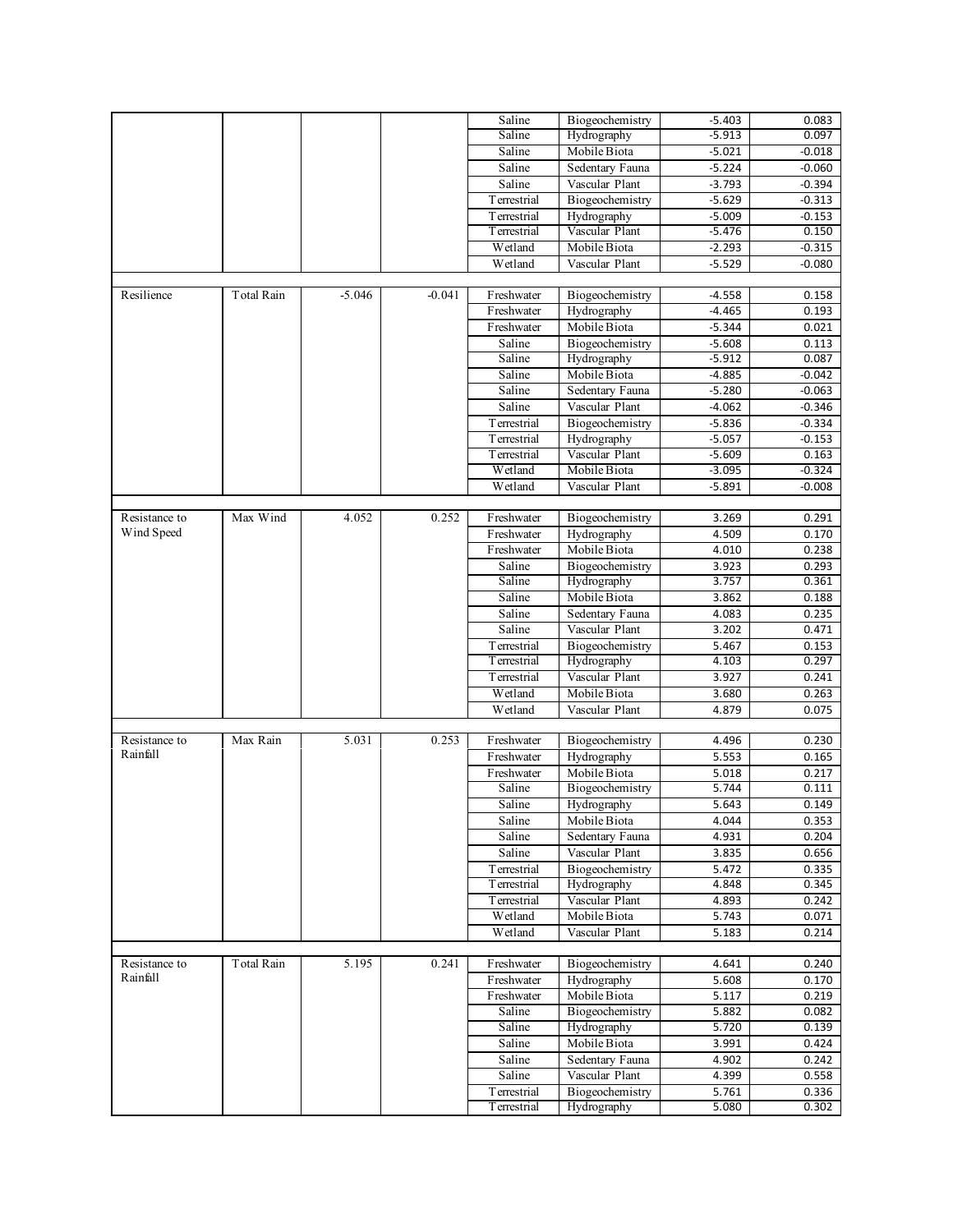| --<br>errestrial       | $\sim$ $\sim$<br>Plant<br>Vascular | <b>C</b> 340<br><b>J.ZIJ</b> | 0.145          |
|------------------------|------------------------------------|------------------------------|----------------|
| <b>YYY</b><br>V etland | Mobile Biota                       | 5.378                        | 0.169          |
| <b>YYY</b><br>√ etland | Plant<br>Vascular                  | 5.841                        | n 110<br>∪.⊥⊥∖ |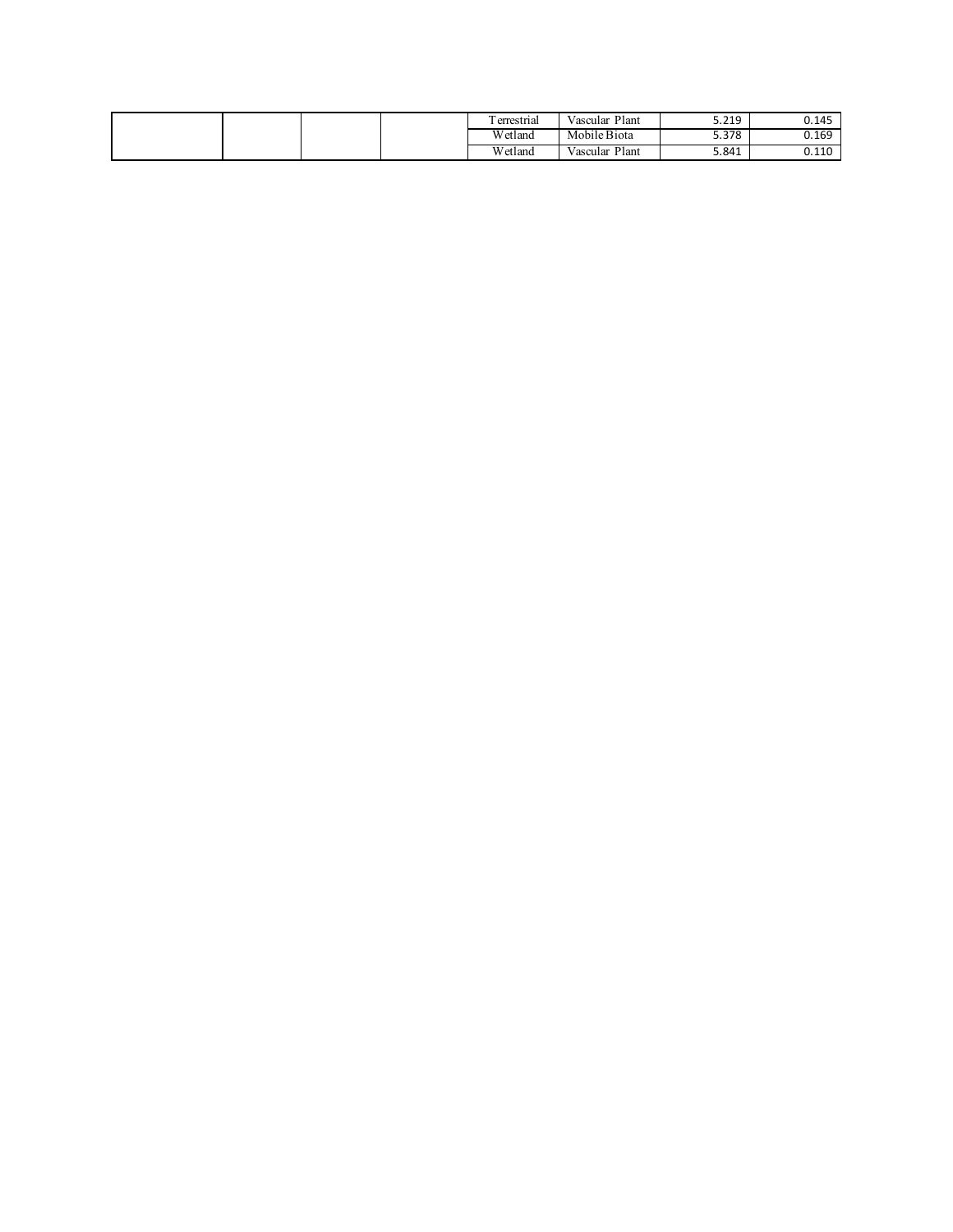# **Table S3.**

Output from ANOVA models testing whether ecosystem sensitivity metrics vary significantly among variable categories and system categories. Post-hoc comparison tests are reported in Table S4. \* indicates significant at an adjusted α of 0.006

| Response                 | Predictor                               | <b>Sum of Squares</b> | DF             | F      | $p$ -value |
|--------------------------|-----------------------------------------|-----------------------|----------------|--------|------------|
| Resilience               | Biogeochemistry across Systems          | 704.743               | $\overline{2}$ | 69.306 | $< 0.001*$ |
|                          | Residuals                               | 13005.545             | 2558           |        |            |
|                          |                                         |                       |                |        |            |
| Resilience               | Hydrography across Systems              | 266.285               | 2              | 44.339 | $< 0.001*$ |
|                          | Residuals                               | 3645.404              | 1214           |        |            |
|                          |                                         |                       |                |        |            |
| Resilience               | Mobile Biota across Systems             | 9.457                 | 2              | 0.497  | 0.609      |
|                          | Residuals                               | 1903.520              | 200            |        |            |
|                          |                                         |                       |                |        |            |
| Resilience               | Vascular Plant across Systems           | 10.081                | 2              | 2.452  | 0.090      |
|                          | Residuals                               | 283.726               | 138            |        |            |
|                          |                                         |                       |                |        |            |
| Resistance to Wind Speed | Biogeochemistry across Systems          | 124.999               | $\overline{2}$ | 35.234 | $0.001*$   |
|                          | Residuals                               | 4537.536              | 2558           |        |            |
|                          |                                         | 11.052                | 2              | 4.714  | 0.009      |
| Resistance to Wind Speed | Hydrography across Systems<br>Residuals | 1423.265              | 1214           |        |            |
|                          |                                         |                       |                |        |            |
| Resistance to Wind Speed | Mobile Biota across Systems             | 7.252                 | 2              | 3.048  | 0.050      |
|                          | Residuals                               | 237.920               | 200            |        |            |
|                          |                                         |                       |                |        |            |
| Resistance to Wind Speed | Vascular Plant across Systems           | 4.243                 | $\overline{2}$ | 1.702  | 0.186      |
|                          | Residuals                               | 171.955               | 138            |        |            |
|                          |                                         |                       |                |        |            |
| Resistance to Rainfall   | Biogeochemistry across Systems          | 145.135               | $\overline{2}$ | 42.352 | $< 0.001*$ |
|                          | Residuals                               | 4382.938              | 2558           |        |            |
|                          |                                         |                       |                |        |            |
| Resistance to Rainfall   | Hydrography across Systems              | 12.517                | $\overline{2}$ | 5.285  | $0.005*$   |
|                          | Residuals                               | 1437.573              | 1214           |        |            |
|                          |                                         |                       |                |        |            |
| Resistance to Rainfall   | Mobile Biota across Systems             | 54.876                | 2              | 14.561 | $< 0.001*$ |
|                          | Residuals                               | 376.878               | 200            |        |            |
|                          |                                         |                       |                |        |            |
| Resistance to Rainfall   | Vascular Plant across Systems           | 4.963                 | 2              | 1.474  | 0.233      |
|                          | Residuals                               | 232.367               | 138            |        |            |
|                          | Freshwater across Variables             | 65.535                | 2              | 8.281  | $0.001*$   |
| Resilience               | Residuals                               | 910.142               | 230            |        |            |
|                          |                                         |                       |                |        |            |
| Resilience               | Saline across Variables                 | 168.320               | 4              | 9.167  | $< 0.001*$ |
|                          | Residuals                               | 16699.022             | 3638           |        |            |
|                          |                                         |                       |                |        |            |
| Resilience               | Terrestrial across Variables            | 26.337                | 2              | 4.723  | 0.012      |
|                          | Residuals                               | 192.401               | 69             |        |            |
|                          |                                         |                       |                |        |            |
| Resilience               | Wetland across Variables                | 96.922                | 1              | 17.232 | $< 0.001*$ |
|                          | Residuals                               | 1057.390              | 188            |        |            |
|                          |                                         |                       |                |        |            |
| Resistance to Wind Speed | Freshwater across Variables             | 14.224                | $\overline{2}$ | 8.088  | $< 0.001*$ |
|                          | Residuals                               | 202.238               | 230            |        |            |
|                          |                                         |                       |                |        |            |
| Resistance to Wind Speed | Saline across Variables                 | 20.441                | 4              | 3.175  | 0.013      |
|                          | Residuals                               | 5854.516              | 3638           |        |            |
|                          |                                         |                       |                |        |            |
| Resistance to Wind Speed | Terrestrial across Variables            | 7.076                 | $\overline{2}$ | 1.707  | 0.189      |
|                          | Residuals                               | 143.053               | 69             |        |            |
|                          |                                         |                       |                |        |            |
| Resistance to Wind Speed | Wetland across Variables                | 28.680                | $\mathbf{1}$   | 28.717 | $0.001*$   |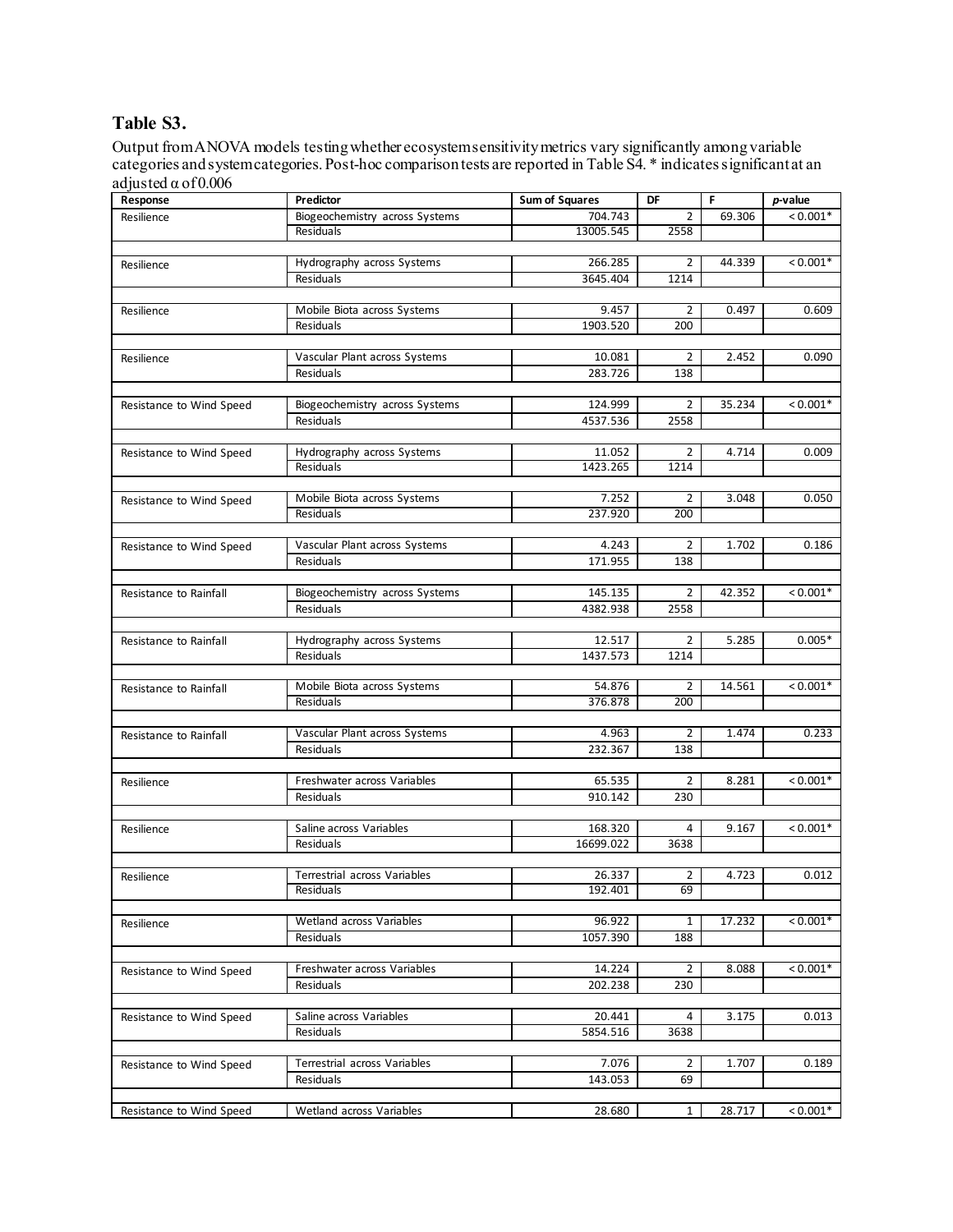|                        | Residuals                    | 187.752  | 188  |        |            |
|------------------------|------------------------------|----------|------|--------|------------|
|                        |                              |          |      |        |            |
| Resistance to Rainfall | Freshwater across Variables  | 22.439   |      | 10.091 | $< 0.001*$ |
|                        | Residuals                    | 255.724  | 230  |        |            |
|                        |                              |          |      |        |            |
| Resistance to Rainfall | Saline across Variables      | 79.228   |      | 12.394 | $< 0.001*$ |
|                        | Residuals                    | 5814.140 | 3638 |        |            |
|                        |                              |          |      |        |            |
| Resistance to Rainfall | Terrestrial across Variables | 17.228   |      | 3.881  | 0.025      |
|                        | Residuals                    | 153.133  | 69   |        |            |
|                        |                              |          |      |        |            |
| Resistance to Rainfall | Wetland across Variables     | 0.574    |      | 0.456  | 0.501      |
|                        | Residuals                    | 236.716  | 188  |        |            |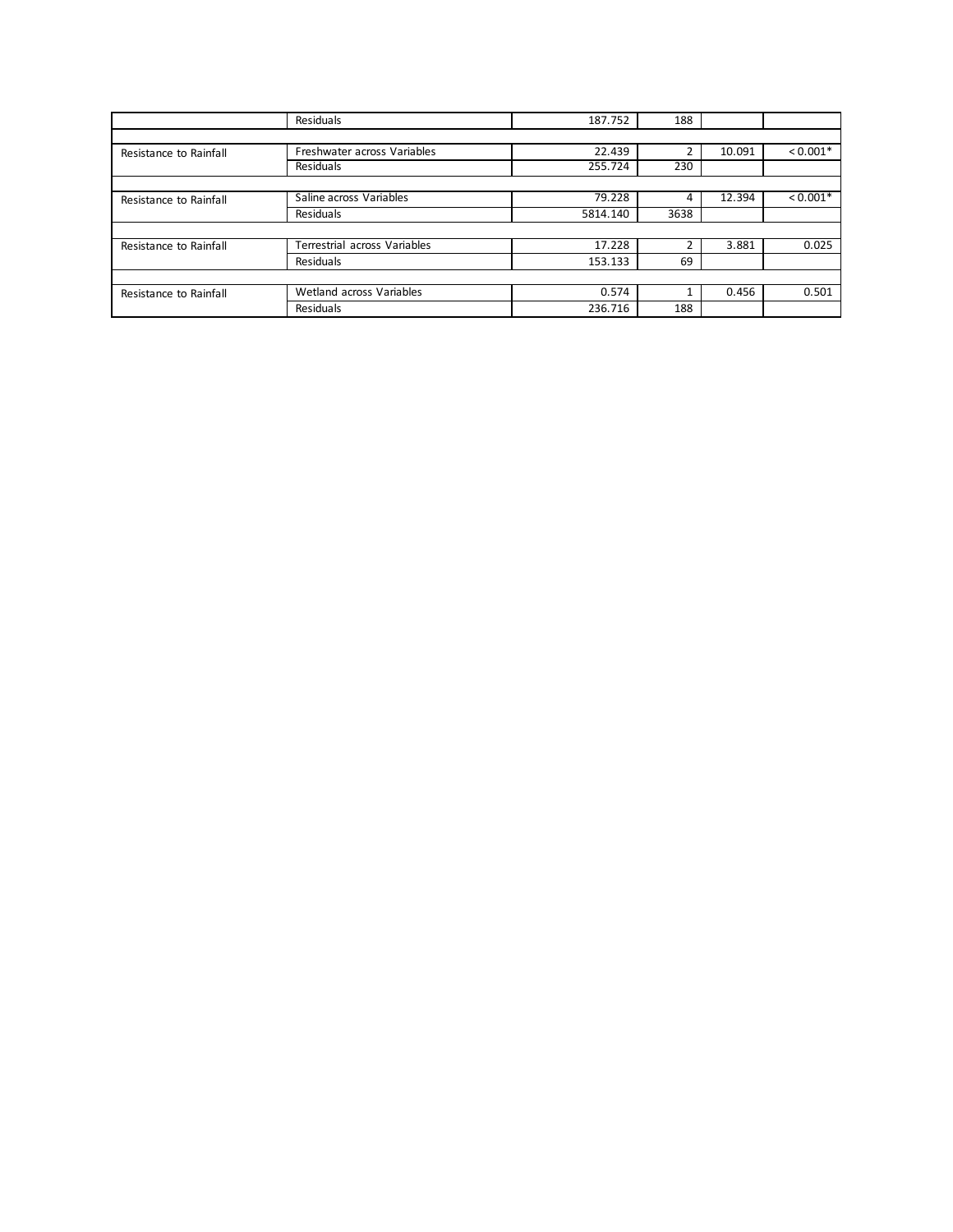# **Table S4.**

Results of post-hoc TukeyHSD tests on significant ANOVA models of differences in ecosystem sensitivity among variable categories within ecosystem types and among ecosystem types within variables.

| Response    | っ<br>Classification | ┙┸<br><b>Dataset</b>           | $\circ$<br>ノ⊥<br>Comparison                                      | <b>Difference</b>                | <b>SE</b> | DF    | t-ratio  | p-value           |       |  |
|-------------|---------------------|--------------------------------|------------------------------------------------------------------|----------------------------------|-----------|-------|----------|-------------------|-------|--|
|             |                     |                                | Freshwater - Saline                                              | 1.525                            | 0.199     | 2558  | 7.667    | < 0.001           |       |  |
|             |                     | Biogeochemistry                | Freshwater - Terrestrial                                         | 3.954                            | 0.338     | 2558  | 11.689   | < 0.001           |       |  |
|             |                     | across Systems                 | Saline - Terrestrial                                             | 2.429                            | 0.281     | 2558  | 8.632    | $\leq 0.001$      |       |  |
| Resilience  | Ecosystem           |                                |                                                                  |                                  |           |       |          |                   |       |  |
|             | Hydrography         | Freshwater - Saline            | 2.271                                                            | 0.243                            | 1214      | 9.331 | < 0.001  |                   |       |  |
|             |                     | across Systems                 | Freshwater - Terrestrial                                         | 3.444                            | 1.028     | 1214  | 3.349    | 0.002             |       |  |
|             |                     |                                | 1.173<br>1.002<br>1214<br>0.471<br>Saline - Terrestrial<br>1.171 |                                  |           |       |          |                   |       |  |
|             |                     |                                |                                                                  |                                  |           |       |          |                   |       |  |
| Resistance  |                     | Biogeochemistry                | Freshwater - Saline                                              | $-0.286$                         | 0.117     | 2558  | $-2.438$ | 0.039             |       |  |
| to Wind     | Ecosystem           | across Systems                 | Freshwater - Terrestrial                                         | $-1.605$                         | 0.200     | 2558  | $-8.033$ | < 0.001           |       |  |
| Speed       |                     |                                | Saline - Terrestrial                                             | $-1.319$                         | 0.166     | 2558  | $-7.933$ | < 0.001           |       |  |
|             |                     |                                |                                                                  |                                  |           |       |          |                   |       |  |
|             |                     | Biogeochemistry                | Freshwater - Saline                                              | $-0.363$                         | 0.115     | 2558  | $-3.145$ | 0.005             |       |  |
|             |                     | across Systems                 | Freshwater - Terrestrial                                         | $-1.755$                         | 0.196     | 2558  | $-8.938$ | ${}_{0.001}$      |       |  |
|             |                     |                                | Saline - Terrestrial                                             | $-1.392$                         | 0.163     | 2558  | $-8.522$ | ${}_{0.001}$      |       |  |
| Resistance  |                     | Hydrography                    | Freshwater - Saline                                              | 0.269                            | 0.153     | 1214  | 1.760    | 0.184             |       |  |
| to Rainfall | Ecosystem           | across Systems                 | Freshwater - Terrestrial                                         | $-1.462$                         | 0.646     | 1214  | $-2.264$ | 0.061             |       |  |
|             |                     |                                | Saline - Terrestrial                                             | $-1.731$                         | 0.629     | 1214  | $-2.752$ | 0.017             |       |  |
|             |                     | Mobile Biota                   | Freshwater - Saline                                              | 1.104                            | 0.254     | 200   | 4.349    | < 0.001           |       |  |
|             |                     | across Systems                 | Freshwater - Wetland                                             | 0.090                            | 0.263     | 200   | 0.342    | 0.937             |       |  |
|             |                     |                                | Saline - Wetland                                                 | $-1.014$                         | 0.219     | 200   | $-4.638$ | ${}_{0.001}$      |       |  |
|             |                     |                                |                                                                  |                                  |           |       |          |                   |       |  |
|             |                     | Freshwater<br>across Variables | Biogeochemistry - Hydrography                                    | $-0.432$                         | 0.322     | 230   | $-1.342$ | 0.374             |       |  |
|             |                     |                                | Biogeochemistry - Mobile Biota                                   | 1.158                            | 0.345     | 230   | 3.357    | 0.003             |       |  |
|             |                     |                                | Hydrography - Mobile Biota                                       | 1.590                            | 0.406     | 230   | 3.920    | < 0.001           |       |  |
|             |                     | Saline across<br>Variables     | Biogeochemistry - Hydrography                                    | 0.314                            | 0.077     | 3638  | 4.091    | $\leq 0.001$      |       |  |
|             |                     |                                | Biogeochemistry - Mobile Biota                                   | $-0.920$                         | 0.234     | 3638  | $-3.933$ | 0.001             |       |  |
|             |                     |                                | Biogeochemistry - Sedentary Fauna                                | 0.467                            | 0.537     | 3638  | 0.870    | 0.908             |       |  |
|             |                     |                                | Biogeochemistry - Vascular Plant                                 | $-0.005$                         | 0.481     | 3638  | $-0.011$ | 1.000             |       |  |
| Resilience  | Variable            |                                | Hydrography - Mobile Biota                                       | $-1.234$                         | 0.238     | 3638  | $-5.182$ | ${}_{0.001}$      |       |  |
|             | Category            |                                | Hydrography - Sedentary Fauna                                    | 0.153                            | 0.539     | 3638  | 0.284    | 0.999             |       |  |
|             |                     |                                | Hydrography - Vascular Plant                                     | $-0.320$                         | 0.483     | 3638  | $-0.662$ | 0.964             |       |  |
|             |                     |                                | Mobile Biota - Sedentary Fauna                                   | 1.387                            | 0.583     | 3638  | 2.380    | 0.121             |       |  |
|             |                     |                                | Mobile Biota - Vascular Plant                                    | 0.914                            | 0.531     | 3638  | 1.721    | 0.421             |       |  |
|             |                     |                                | Sedentary Fauna - Vascular Plant                                 | $-0.473$                         | 0.719     | 3638  | $-0.658$ | 0.965             |       |  |
|             |                     | Wetland across                 |                                                                  |                                  |           |       |          |                   |       |  |
|             |                     | Variables                      | Mobile Biota - Vascular Plant                                    | 1.472                            | 0.355     | 188   | 4.151    | < 0.001           |       |  |
|             |                     |                                |                                                                  |                                  |           |       |          |                   |       |  |
|             |                     |                                | Biogeochemistry - Hydrography                                    | $-0.602$                         | 0.152     | 230   | $-3.963$ | < 0.001           |       |  |
| Resistance  |                     | Freshwater                     | Biogeochemistry - Mobile Biota                                   | $-0.277$                         | 0.163     | 230   | $-1.702$ | 0.207             |       |  |
| to Wind     | Variable            | across Variables               | Hydrography - Mobile Biota                                       | 0.325                            | 0.191     | 230   | 1.699    | 0.208             |       |  |
| Speed       | Category            | Wetland across                 |                                                                  |                                  |           |       |          |                   |       |  |
|             |                     | Variables                      | Mobile Biota - Vascular Plant                                    | $-0.801$                         | 0.149     | 188   | $-5.359$ | ${}_{0.001}$      |       |  |
|             |                     |                                |                                                                  |                                  |           |       |          |                   |       |  |
|             |                     |                                | Biogeochemistry - Hydrography                                    | $-0.676$                         | 0.171     | 230   | $-3.960$ | ${}< 0.001$       |       |  |
|             |                     | Freshwater<br>across Variables | Biogeochemistry - Mobile Biota                                   | $-0.564$                         | 0.183     | 230   | $-3.084$ | 0.006             |       |  |
|             |                     |                                | Hydrography - Mobile Biota                                       | 0.112                            | 0.215     | 230   | 0.522    | 0.861             |       |  |
|             |                     |                                | Biogeochemistry - Hydrography                                    | $-0.044$                         | 0.045     | 3638  | $-0.974$ | 0.867             |       |  |
|             |                     |                                | Biogeochemistry - Mobile Biota                                   | 0.903                            | 0.138     | 3638  | 6.546    | ${}_{\leq 0.001}$ |       |  |
|             |                     |                                | Biogeochemistry - Sedentary Fauna                                | $-0.455$                         | 0.317     | 3638  | $-1.435$ | 0.605             |       |  |
| Resistance  | Variable            |                                | Biogeochemistry - Vascular Plant                                 | $-0.367$                         | 0.284     | 3638  | $-1.292$ | 0.696             |       |  |
| to Rainfall | Category            | Saline across                  | Hydrography - Mobile Biota                                       | 0.948                            | 0.141     | 3638  | 6.743    |                   |       |  |
|             |                     |                                |                                                                  |                                  |           |       |          | < 0.001           |       |  |
|             |                     | Variables                      | Hydrography - Sedentary Fauna                                    | $-0.411$                         | 0.318     | 3638  | $-1.291$ | 0.697             |       |  |
|             |                     |                                | Hydrography - Vascular Plant                                     | $-0.323$                         | 0.285     | 3638  | $-1.131$ | 0.790             |       |  |
|             |                     |                                | Mobile Biota - Sedentary Fauna                                   | $-1.358$                         | 0.344     | 3638  | $-3.950$ | 0.001             |       |  |
|             |                     |                                | Mobile Biota - Vascular Plant                                    | $-1.270$                         | 0.313     | 3638  | -4.052   | ${}_{0.001}$      |       |  |
|             |                     |                                |                                                                  | Sedentary Fauna - Vascular Plant | 0.088     | 0.424 | 3638     | 0.208             | 1.000 |  |